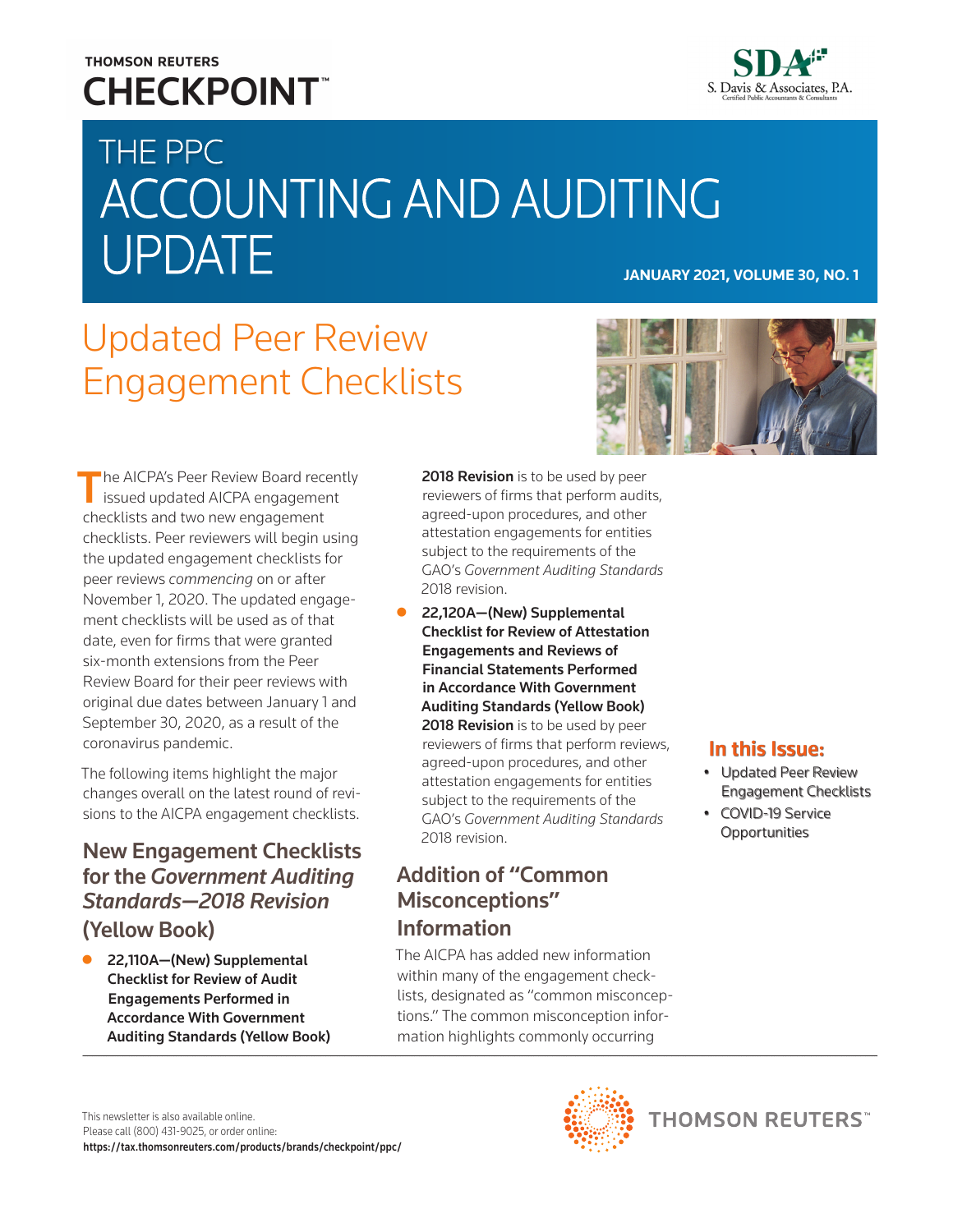issues related to specific questions within the engagement checklist. For example, common misconception information is provided related to internal control and risk assessment in the general audit engagement checklist.

#### Changes to AICPA Engagement Checklists and Related Information

Another change impacts the engagement checklists traditionally used by peer reviewers to perform engagement reviews (as opposed to system reviews). The prior engagement review checklists have been replaced by these updated checklists that apply to both system and engagement reviews:

| <b>Peer Review of:</b>              | <b>Prior</b> | <b>Now</b>           |
|-------------------------------------|--------------|----------------------|
| Compilations                        | 23,200       | 20,200               |
| Preparations                        | 23,250       | 20,250               |
| Reviews                             | 23,300       | 20,300               |
| <b>AUPs</b>                         | 23,400       | 20,999 or<br>20,900A |
| Review<br>Attestations              | 23,500       | 21,050               |
| Financial Reporting &<br>Disclosure | 23,600       | 22,300               |

This change eliminates the use of separate checklists for engagement reviews, and the new combined engagement checklists indicate which steps and questions may be ignored by peer reviewers when the checklist is used for an engagement review.

Here is a complete list of the system review engagement checklists that were updated:

- 20,200-General Compilation Checklist for SSARS Engagements-updated through SSARS 24 and ASU 2020-04.
- 20,250 General Preparation Checklist for SSARS **Engagements**—updated through SSARS 24 and ASU 2020-04.
- 20,300–General Review Checklist for SSARS Engagements—updated through SSARS 24 and ASU 2020-04.
- **20,400-General Audit Checklist**-updated through SAS 133 and ASU 2020-04.
- 20,500-Governmental Audit Checklist-updated through GASBS No. 86 and SAS 133.
- 20,600-Not-for-Profit Audit Checklist-updated through SAS 133 and ASU 2020-04.
- 20,700-Employee Benefit Plan Audit Engagements-updated through SAS 133 and ASU 2020-04.
- 20,800-Supplemental Checklist for Review of Prospective Financial Statement Engagements updated through SSARS 24 and SSAE 19.
- 20,900-Agreed-Upon Procedures Checklistupdated through SSAE 18 and SOP 17-1.
- 20,900A-Agreed-Upon Procedures Checklist (For Engagements Performed in Accordance with SSAE 19)—applies to both system and engagement reviews to address early implementation of SSAE 19, which is effective for AUP reports dated on or after July 15, 2021.
- 21,000-Examination Attestation Checklistupdated through SSAE 20.
- **21,050-Review Attestation Checklist**-updated through SSAE 20.
- 22,040A–Supplemental Checklist for Review of Construction Contractors under FASB ASC 606 updated through SAS 133, ASU 2020-04, and AAG-CON as of July 1, 2020.
- 22,060-Supplemental Checklist for Review of CIRAs—updated through SAS 133 and ASU 2020-04.

The changes to the updated engagement checklists don't include the AICPA's recently revised auditor's reporting suite of SASs due to the deferral of the effective dates of SASs 134–140 for one year as a result of the coronavirus pandemic, to periods ending on or after December 15, 2021. Those changes are expected to be incorporated in the engagement checklists in the Fall 2021 update.

The revised and new checklists are available to AICPA members on the AICPA Peer Review Program webpages at [www.aicpa.org/interestareas/peerreview/resources/](https://www.aicpa.org/interestareas/peerreview/resources/peerreviewprogrammanual.html) [peerreviewprogrammanual.html](https://www.aicpa.org/interestareas/peerreview/resources/peerreviewprogrammanual.html) and to subscribers in the Online Professional Library.

Although these checklists are designed for use by peer reviewers, they may also be helpful to firms when performing their inspection/reviews as part of their monitoring process. By using the same form as peer reviewers, firms can better understand what to expect during their next peer review. Firms that subscribe to the Peer Review Program Manual (PRPM) can access the most current engagement checklists on Checkpoint.

• • •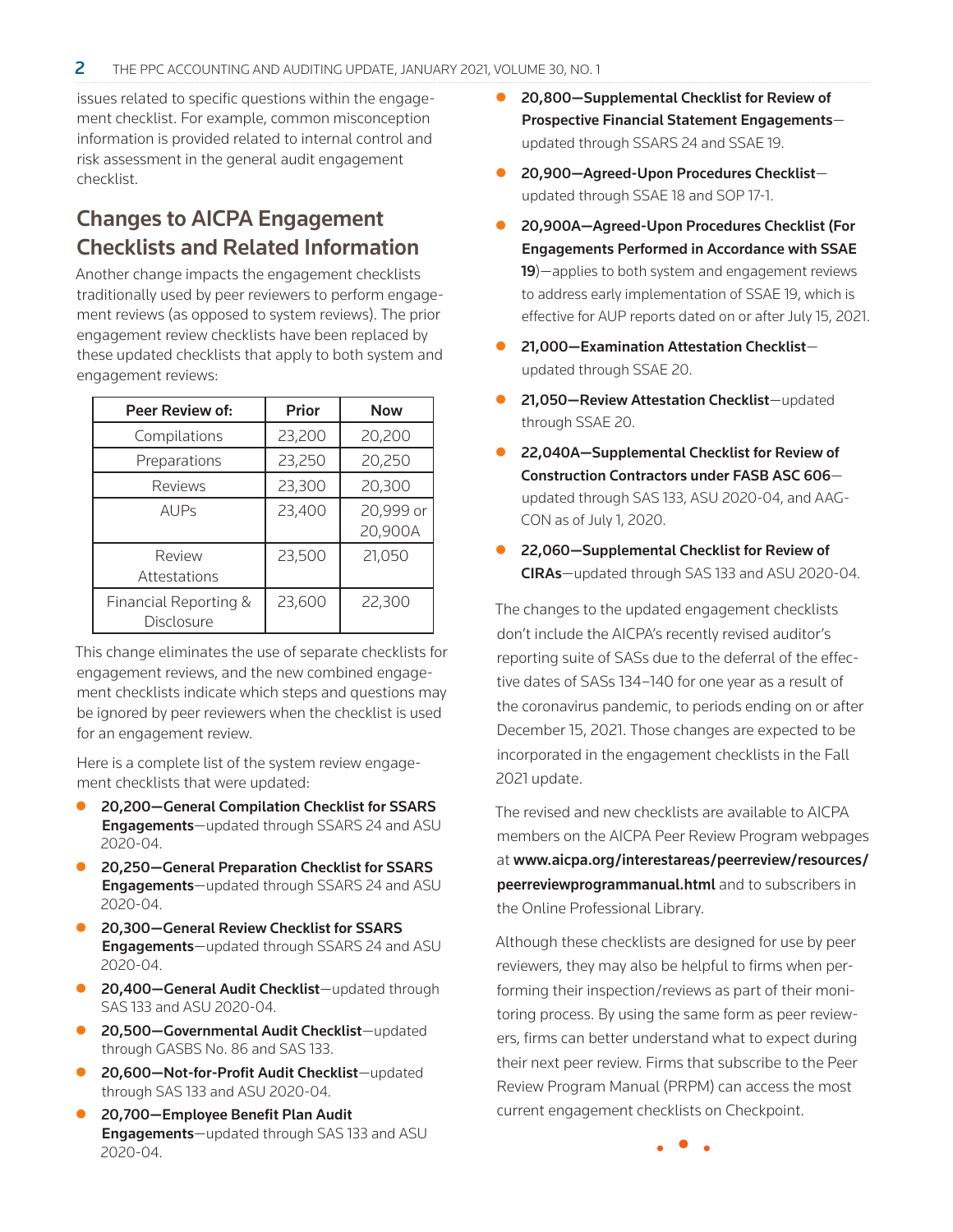### COVID-19 Service **Opportunities**

 $\blacksquare$  he public health crisis and economic challenges that **f** followed have created unexpected new challenges for businesses in all industries. In addition to operational issues, like changes to customers and supply chains and how and where employees work, there have been several government actions to provide businesses with access to capital and to help them avoid layoffs during the economic shutdown. There have also been increased risks to liquidity, employee safety, and cybersecurity.

All these issues create opportunities for practitioners to help clients (and prospects). Demand for accountants to provide CFO and consulting services has increased.

The challenges of the pandemic haven't changed CPAs' obligations to comply with professional standards, including the relevant ethics and independence standards that apply. CPAs need to be especially mindful of these requirements as they get involved in new opportunities and be careful not to provide prohibited nonattest services for their attest clients.

Here are some areas beyond accounting and financial reporting where companies need real time help and practitioners can provide valuable advice and assistance.

#### Business Plans

To survive, management must be aware of and able to react quickly to changes in the market for their goods and services, their customers, and suppliers. There are many new risks, but there can also be new opportunities.

Business continuity planning is an area where CPAs can help develop strategies. Businesses may need help with how to identify and obtain new customers and vendors, or how to prepare a business impact analysis of the profitability of their existing products and services and make modifications. Changes in the number and location of employees have happened very quickly and may last longer than originally anticipated. As a result, many businesses may need help with human resource planning, including restructuring, downsizing, flexible work arrangements, and hiring to meet changing business plans. New health and safety concerns, including guidance from federal and state agencies like the CDC, DHHS, and DOL, have resulted in increased costs for employers that may be the new normal. Unfortunately, some companies may not survive and may turn to their CPA for guidance on declaring bankruptcy.

#### Budgeting and Forecasting

It is more critical than ever for management to have an efficient process for monitoring and measuring actual results as compared with business plans on a timely basis to be able to react and make needed changes. It is likely that many companies will need more than one budget and ongoing analysis of various scenarios in the near-term as markets continue to change. CPAs can advise on best practices in the area of budgeting and forecasting, along with potential technology solutions to integrate this process with accounting and financial reporting systems.

#### **Facilities**

Management may be facing potential shutdowns and consolidations for the first time as a result of mandated closures, reduced customer demand, supply chain issues, and remote work requirements. On the other hand, some businesses may find themselves looking to expand to take advantage of new business opportunities as a result of the pandemic. Practitioners can help clients with facilities planning, including the relating accounting and reporting implications. In addition, CPAs can counsel clients on related tax issues and opportunities.

#### Financing

The pandemic's impact over time and the timing of when the economy will recover are unknown. Many companies are facing short-term liquidity needs, maybe for the first time. The CARES Act and Paycheck Protection Program (PPP), along with other government programs, have provided new capital to many companies, but their complexity and administrative requirements have been overwhelming. This is an area where practitioners are providing much needed counsel and interpretation to help businesses take advantage of these resources and comply with the complex and changing requirements. The PPP loan application and forgiveness provisions are an area where practitioners have dedicated resources and issued guidance that has helped their clients and has also brought them new business. Practitioners can also help businesses identify and apply for more traditional financing options, both short- and long-term.

#### Cash Management

Forecasting cash flows and working capital is always fundamental to managing operations. In this environment, because many companies are scaling back or shutting down in response to the pandemic, cash